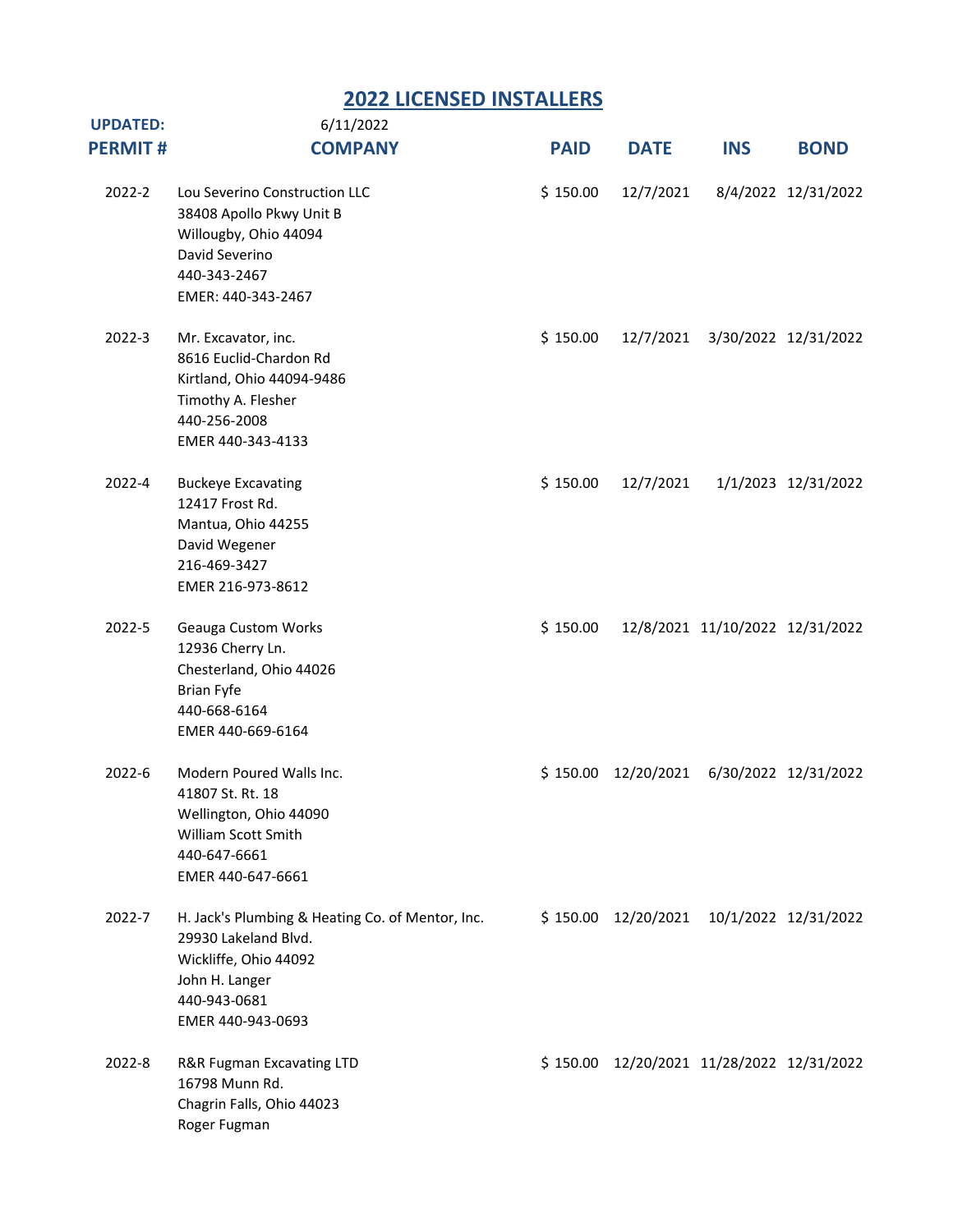440-543-7410 EMER 440-668-5902

2022-9 O'Neil Excavating LTD \$ 150.00 12/20/2021 6/1/2022 12/31/2022 12326 Meredith Ln. Concord, Ohio 44077 Casey O'Neil 440-352-8588 EMER 440-336-3834 2022-10 Miller Plumbing & Heating Company \$ 150.00 12/27/2021 1/1/2023 12/31/2022 196 Bell Street Chagrin Falls, Ohio 44022 Dan E Miller 4402-247-6446 EMER 440-343-2547 2022-11 TJ Smith Excavating LLC \$ 150.00 12/27/2021 5/1/2022 12/31/2022 11230 Hosford Rd Chardon, Ohio 44024 Tim Smith 440-286-4227 EMER 440-487-4262 2022-12 Sitework Developing Inc \$ 150.00 12/29/2021 12/1/2022 12/31/2022 9940 Waterford Trail Chagrin Falls, Ohio 44023 John Blakey 440-543-3683 EMER 440-773-2740 2022-13 Auburn Bainbridge Excavating \$ 150.00 1/3/2022 3/1/2022 12/31/2022 11313 E Washington St. Chagrin Falls, Ohio 44023 Lewis Tomsic 440-543-8371 EMER 440-336-3536 2022-14 Cleveland Rooter LLC DBA Mr. Rooter Plumbing \$ 150.00 1/3/2022 8/15/2022 12/31/2022 405 N Brice Rd Blacklick, Ohio 43004 James R Eble 216-692-0000 EMER: 440-668-6859 2022-15 Eclipse Co. LLC \$ 150.00 1/4/2022 12/31/2022 12/31/2022 11554 Washington St. Chagrin Falls, Ohio 44023 Tom Agresta, Jr. 440-543-3493 EMER 440-552-9400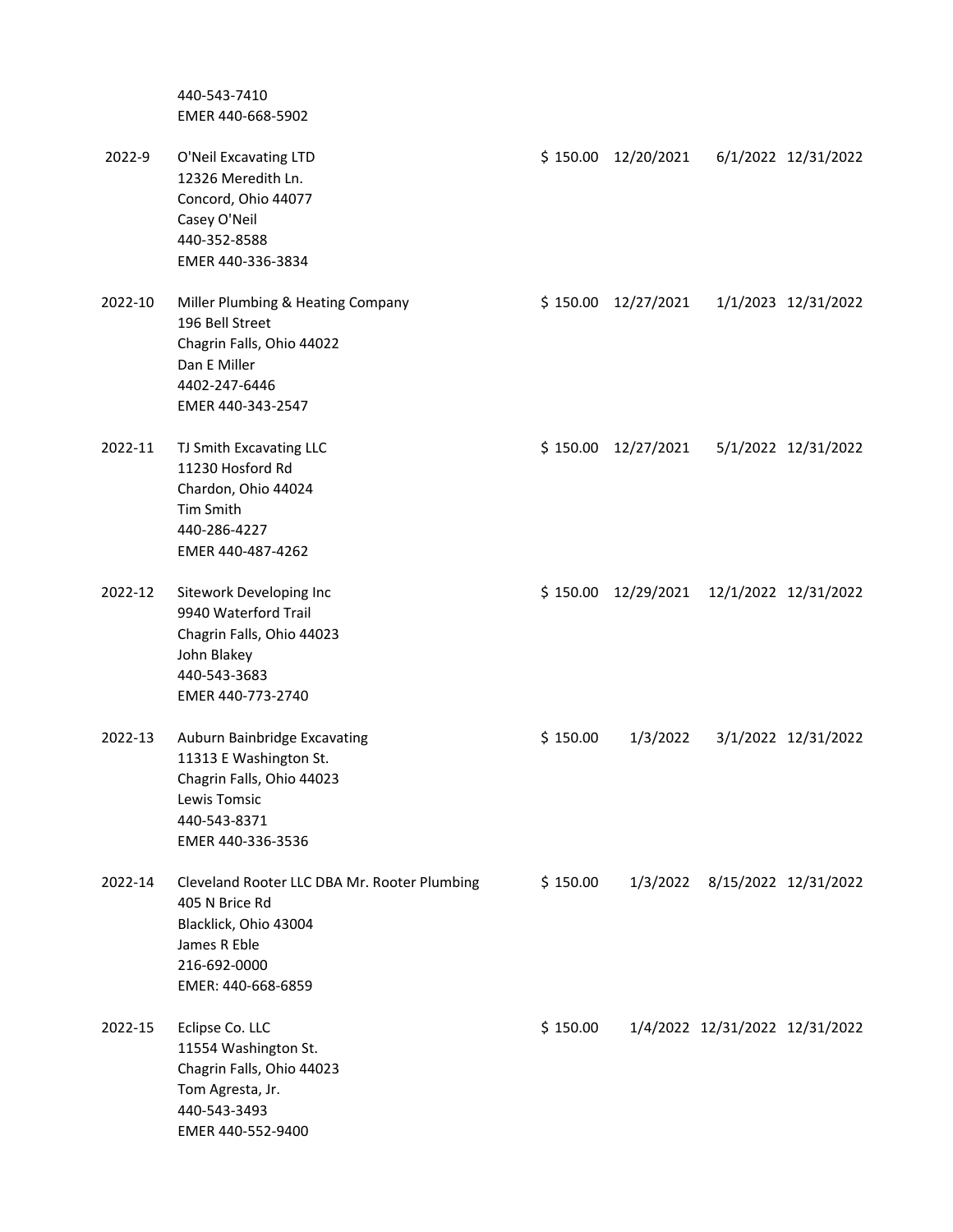| 2022-16 | Cavanaugh Building Corporation<br>1744 Collier Road<br>Akron, Ohio 44320<br><b>Brian Cavanuagh</b><br>330-753-6658<br>EMER 330-352-1804   | \$150.00 |          | 1/4/2022 3/31/2022 12/31/2022  |
|---------|-------------------------------------------------------------------------------------------------------------------------------------------|----------|----------|--------------------------------|
| 2022-17 | Snavely Excavating Co.<br>16740 Park Circle Dr.<br>Chagrin Falls, Ohio 44023<br><b>Cliff Snavely</b><br>440-591-5393<br>EMER 216-402-3690 | \$150.00 | 1/4/2022 | 7/1/2022 12/31/2022            |
| 2022-18 | Camino Construction Inc<br>1548 East 367th Stree<br>Eastlake, Ohio 44095<br>Domenic S. Camino<br>440-942-1626<br>EMER 440-796-2074        | \$150.00 | 1/6/2022 | 1/1/2023 12/31/2022            |
| 2022-19 | JTO, Inc<br>6011 Heisley Rd<br>Mentor, Ohio 44060<br>Leong Tan<br>440-352-1900<br>EMER 440-221-9879                                       | \$150.00 | 1/6/2022 | 6/1/2022 12/31/2022            |
| 2022-20 | C.U.E. Excavating Contractors<br>P.O. Box 23036<br>Chagrin Falls, Ohio 44023<br>Daniel E. Beach<br>440-564-5952<br>EMER 216-956-2443      | \$150.00 |          | 1/21/2022 12/8/2022 12/31/2022 |
| 2022-21 | Cm Canzona Construction<br>10861 Wilson Mills Road<br>Chardon, Ohio 44024<br>Carmen Canzona<br>216-409-8126<br>EMER 216-409-8126          | \$150.00 |          | 1/31/2022 4/25/2022 12/31/2022 |
| 2022-22 | <b>Progressive Poured Walls</b><br>2497 Center Road<br>Hinckley, Ohio 44233<br>J. Rob Peitruszka<br>330-460-8001<br>EMER 330-352-6525     | \$150.00 |          | 2/1/2022 7/21/2022 12/31/2022  |
| 2022-23 | Geauga Septic Service LLC                                                                                                                 | \$150.00 | 2/4/2022 | 2/22/2023 12/31/2022           |